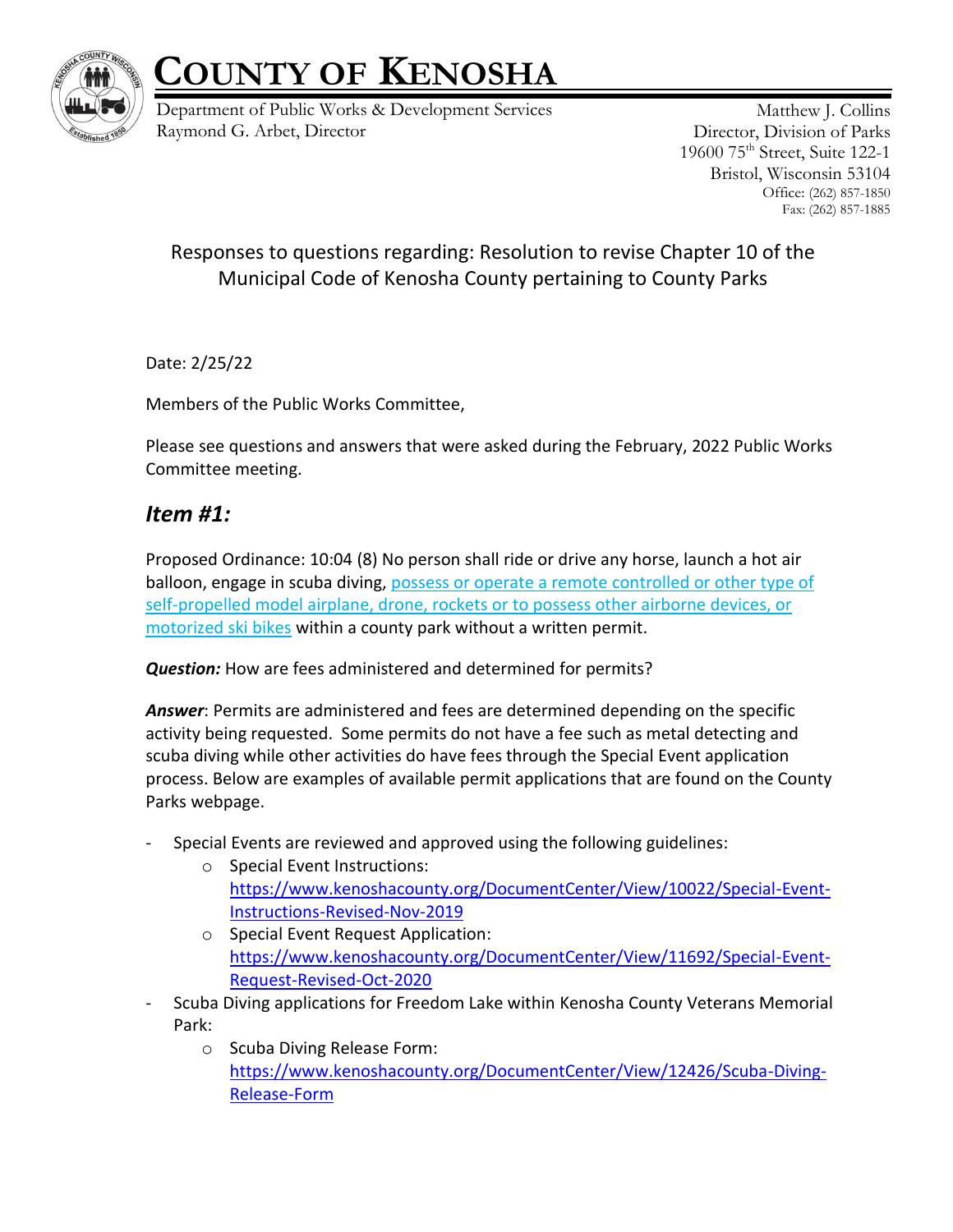

Department of Public Works & Development Services Raymond G. Arbet, Director

Matthew J. Collins Director, Division of Parks 19600 75th Street, Suite 122-1 Bristol, Wisconsin 53104 Office: (262) 857-1850 Fax: (262) 857-1885

- o Scuba Diving Permit Application: [https://www.kenoshacounty.org/DocumentCenter/View/11842/Scuba-Diving-](https://www.kenoshacounty.org/DocumentCenter/View/11842/Scuba-Diving-Permit-Application)[Permit-Application](https://www.kenoshacounty.org/DocumentCenter/View/11842/Scuba-Diving-Permit-Application)
- Metal Detection Application: [https://www.kenoshacounty.org/DocumentCenter/View/12049/Metal-Detection-](https://www.kenoshacounty.org/DocumentCenter/View/12049/Metal-Detection-Form-2022-PDF-Fillable)[Form-2022-PDF-Fillable](https://www.kenoshacounty.org/DocumentCenter/View/12049/Metal-Detection-Form-2022-PDF-Fillable) *Note that the proposed Chapter 10 ordinance rewrite will remove the need for individuals to request permission through a permit within 10.04 (12).*

### *Item #2:*

Proposed Ordinance : 10.04 (10) In the absence of a validly executed lease agreement between Kenosha County as Lessor and a lessee, no person, corporation or association shall conduct any activity where the attendance of the general public is limited or contingent on the payment of a fee, in any portion or facility of a park, without a written permit.

*Question*: Clarify intent of ordinance change pertaining to lease agreements.

*Answer*: The additional language added to ordinance 10.04 clarifies when a permit is required. Permits are needed when individuals or groups administer a fee for an event or activity, host a private event (such as a pavilion reservation), or limit public involvement within a park. A lease agreement defines specific permissions and is outlined within the agreement and a permit is not required if these activities are granted through the approved agreement.

### *Item #3*

Proposed Ordinance: 10.05 (1)(f): Any other information which, in the opinion of the County Park Manager/Director the Park Director/Manager, or Kemper Center Director is reasonably necessary to a fair determination as to whether a permit should issue hereunder.

*Question*: Why was the Kemper Center Director requested to be removed from the Chapter 10 ordinances?

*Answer*: The Kemper Center Director is appointed through the Kemper Center, Inc. Board, which operates as a 501(c)(3) independently of Kenosha County. Kenosha County and Kemper Center, Inc. have a lease agreement that outlines specific terms and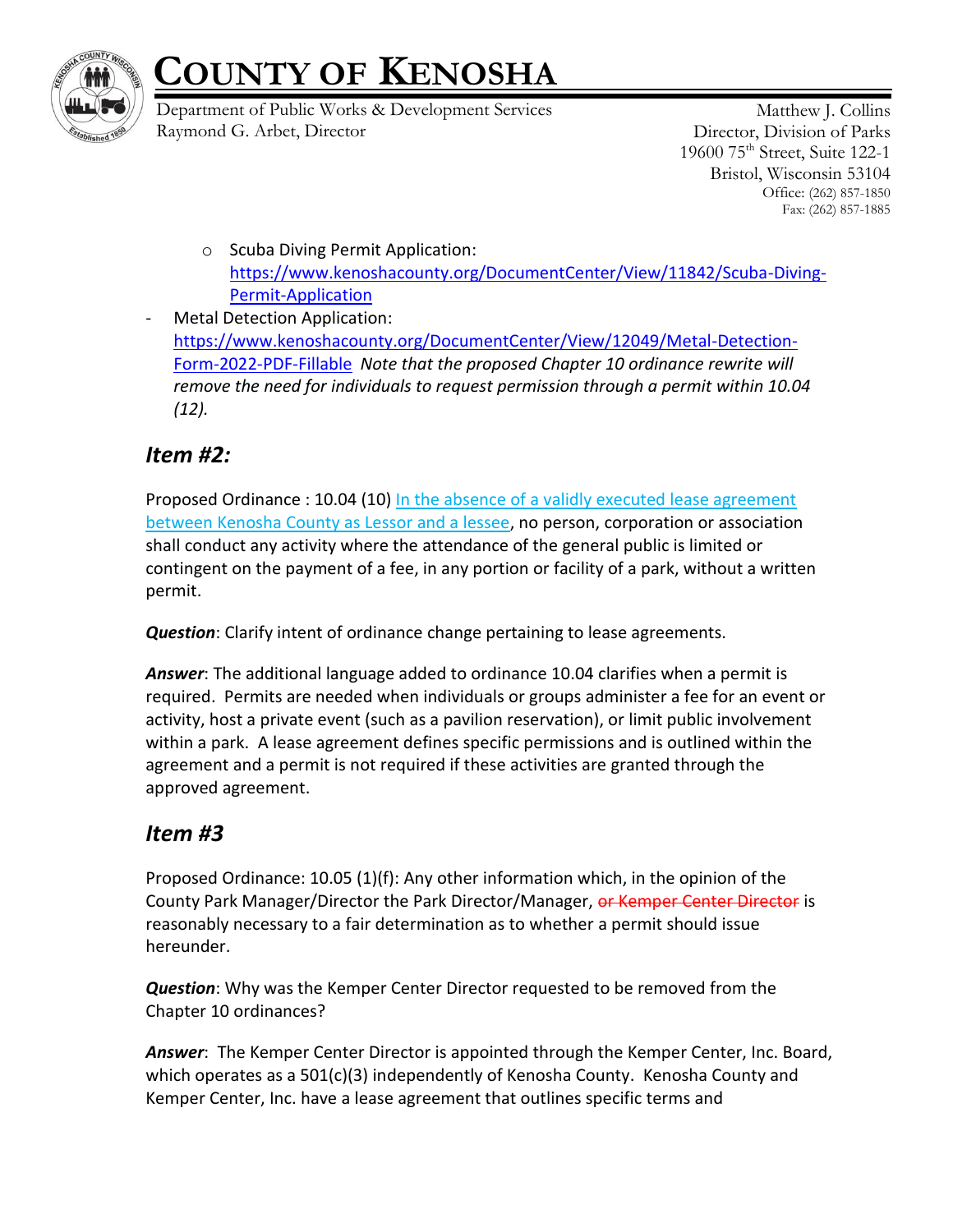

Department of Public Works & Development Services Raymond G. Arbet, Director

Matthew J. Collins Director, Division of Parks 19600 75th Street, Suite 122-1 Bristol, Wisconsin 53104 Office: (262) 857-1850 Fax: (262) 857-1885

responsibilities between the organizations. The Kemper Center Director is not an appointed position by Kenosha County nor is considered an employee or administrator of Kenosha County.

#### *Item #4*

Proposed Ordinance: 10.07 (10): To bring or allow any animal in a beach, playground or other designated limited use areas at any time, except for licensed service animals dogs trained and used to assist handicapped persons with a disability.

*Question*: There is no such license that can be issued for service animals.

*Answer*: Corporation Counsel agreed and the word "licensed" will be removed from the updated resolution that will be brought back to the Public Works Committee on March 7<sup>th</sup>.

#### *Item #6*

Proposed Ordinance: 10.12 (11): Absolutely no fFemale dogs in heat or puppies under the age of four months are not allowed in the dog park.

*Question*: Why are female dogs in heat and puppies under the age of four months not allowed in the dog park?

*Answer(s):* Dogs must show proof of a rabies vaccine to enter the dog park. Dogs under the age of 4 months are not able to receive their rabies vaccine.

- A puppy receives the following recommended vaccinations:
	- o 6-8 weeks: Distemper, parvovirus
	- o 10-12 weeks: DHPP (vaccines for distemper, adenovirus [hepatitis], parainfluenza, and parvovirus)
	- o 16-18 weeks: DHPP, Rabies
- Other local dog parks have similar rules/"petiquette"
	- o Pleasant Prairie: Village ordinance No. 13-44 states, "*All dogs must be licensed by their respective municipality and display said license/tag while in the dog park. Noncounty residents must have the current rabies vaccine tag as well as a dog license tag issued by the governing body where they reside*." AND "*Absolutely no female dogs in heat or puppies under the age of four months are allowed in the dog park*."